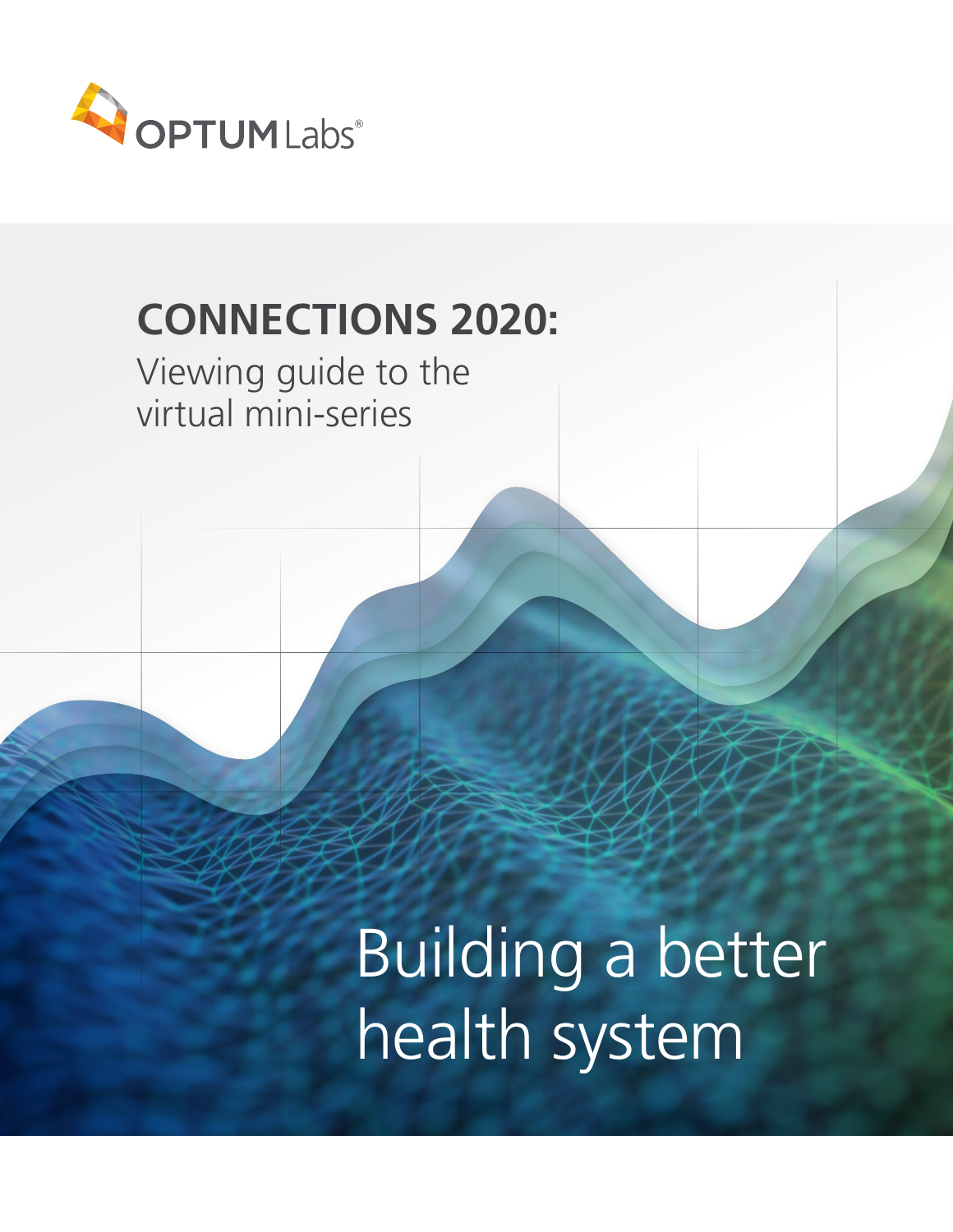**OptumLabs CONNECTIONS 2020 is a virtual mini-series bringing industry leaders together around big ideas to make the health system work better for everyone.**

- **1. Designing for health equity**
- **2. Integrated behavioral health**
- **3. Health in the home and telemedicine**
- **4. Chronic kidney disease and the polychronic population**

A fifth program also features some of the best research coming from OptumLabs partners in 2020 in a wide array of categories from transgender health to low value care to opioid tapering.

We're sharing these highlights along with the links to the session videos because we want to encourage you and your colleagues to tap into these important industry voices on action frameworks in some of the most important topics in health care today.

#### Major themes are: The Contents: Table of contents:

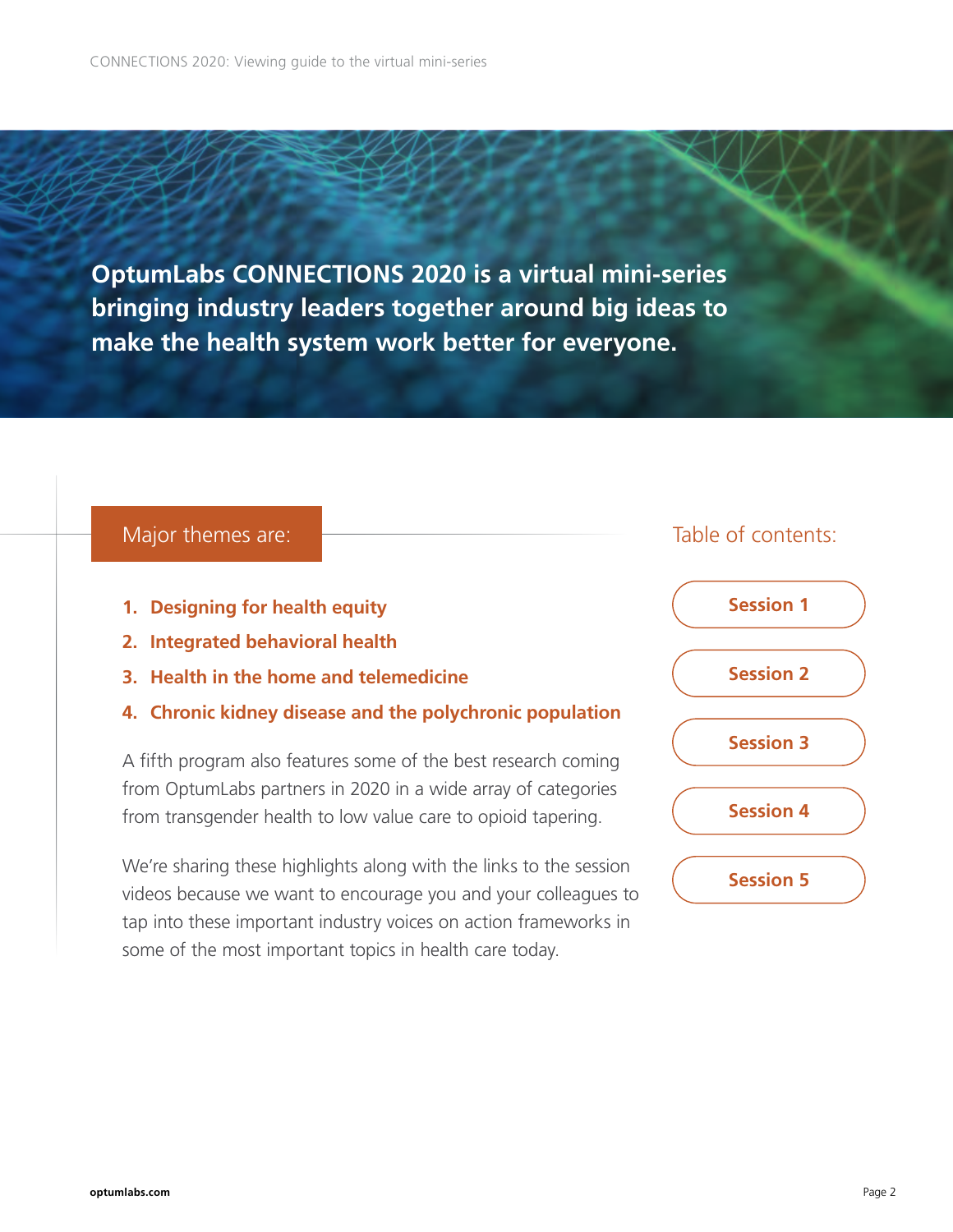### **October 2020** Designing-in health care equity to make the system work better for everyone Session 01

#### **SESSION 1, PART 1 (58 minutes)**

### Keynote: Answering the call for equity in a post-COVID world

**"There are years that ask questions, and years that answer them,"** says Giselle Corbie-Smith, physician and director of UNC's Center for Health Equity Research, quoting world-renowned writer and anthropologist Zora Neale Hurston. Corbie-Smith suggests that the current tumultuous environment — due in large part to the health inequalities that the COVID-19 pandemic has exposed — is the perfect time to actively look for opportunities to ensure equity through a systems approach.

Corbie-Smith calls for a shift in perspective from thinking about inequalities and disparities through a deficit lens to centering equity and leveraging the strengths and voices of the community to promote recovery and resiliency. This idea of **centering equity** is essential in every aspect of health care from leadership and policy implementation to research and community-based care.

#### Hidden in plain sight: Reconsidering the use of race correction in algorithms

There is an ongoing tension between genes and race. Leo Einstein, a physician at NYU's Langone Medical Center, and a team he worked with at Harvard Medical School recently published "Hidden in Plain Sight: Reconsidering the Use of Race in Algorithms" in New England Journal of Medicine examining clinical algorithms that often adjust outputs based on a patient's race or ethnicity. They argue that in many instances these adjustments are inappropriate and can be among the most insidious manifestations of the **gene/race conflict.** 

These algorithms exist throughout nearly every specialty including nephrology, cardiology and obstetrics, where there are already disproportionate rates of maternal mortality among Black patients.

#### View session 1 video:

#### **Watch now**

"There are years that ask questions, and years that answer them."

– Zora Neale Hurston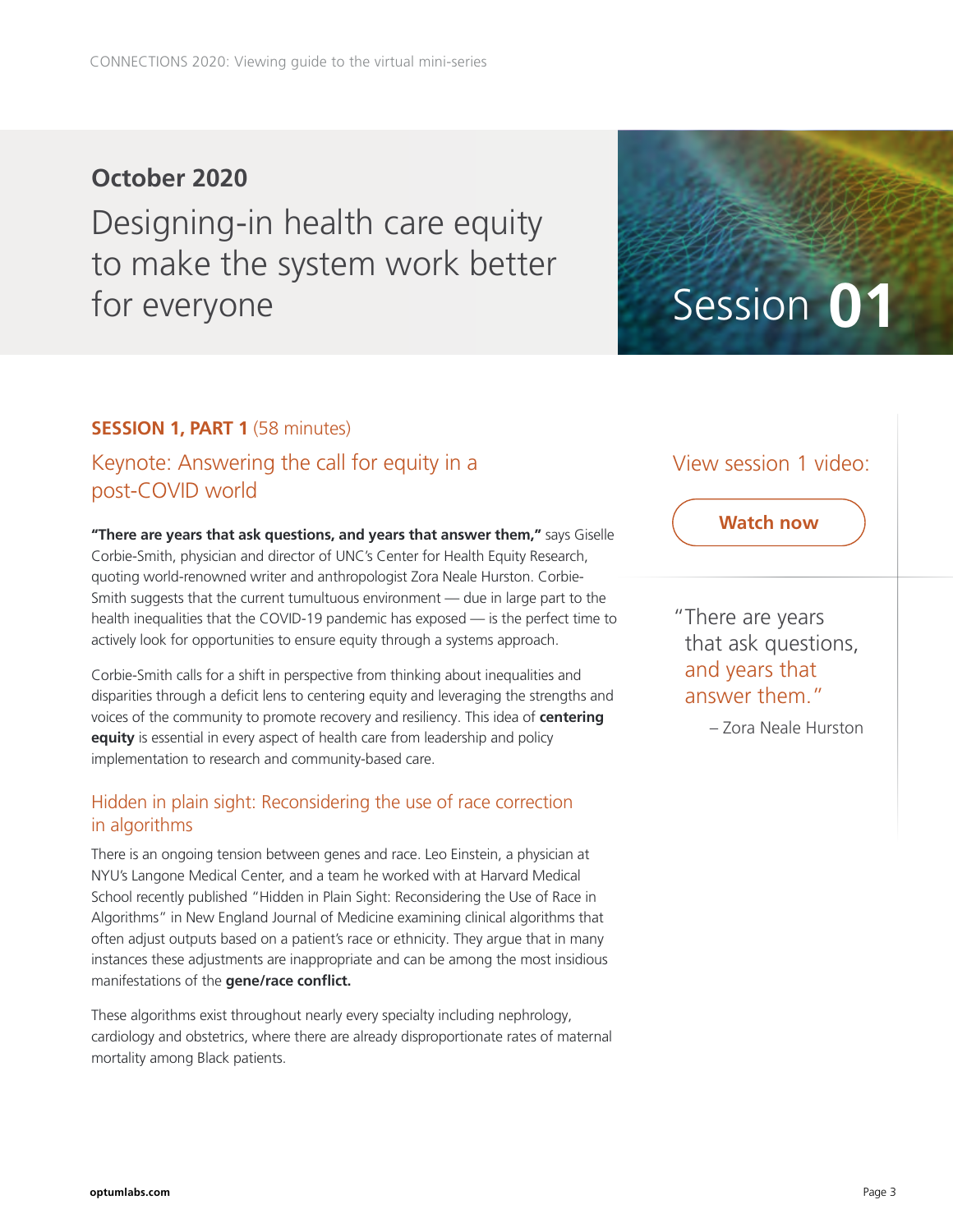#### **SESSION 1, PART 1** (58 minutes), continued

"By embedding race into the basic data and decisions of health care, these algorithms propagate race-based medicine," says Einstein. "The main concern we raise in our paper is that many of these race-adjusted algorithms guide decisions in ways that may direct more attention or resources to white patients than to members of racial and ethnic minorities."

The Harvard team suggests three questions in evaluating whether inclusion of race variables is appropriate:

- 1. Is the need for race correction based on **robust evidence and statistical analyses?**
- 2. Is there a **plausible causal mechanism** for the racial difference that justifies the race correction?
- 3. Would implementing this race correction **relieve or exacerbate health inequities?**

#### **SESSION 1, PART 2** (55 minutes)

#### Action plans for social justice

Drs. Ana Fuentevilla of Optum Population Health Solutions, Elena Rios of the National Hispanic Medical Association and Chyke Doubeni of the Mayo Center for Health Equity and Community Engagement Research gather for a panel focused on multiple action frameworks to combat racism and health justice.

Addressing health inequities demands a multi-faceted approach. Connect with this video to hear discussion about:

- Enhancing opportunities for **training and mentoring**
- Improving accessibility to preventive services and telehealth
- Working **translation** that is **culturally appropriate** (more than just language)
- Embedding health equity into organizational culture
- **Being intentional** about discussions of racism and **working the inclusivity** issue
- **Identifying the outcomes you want**/actively designing the pathway to get there
- **Digging into data** to look across the continuum of care and identify areas for improvement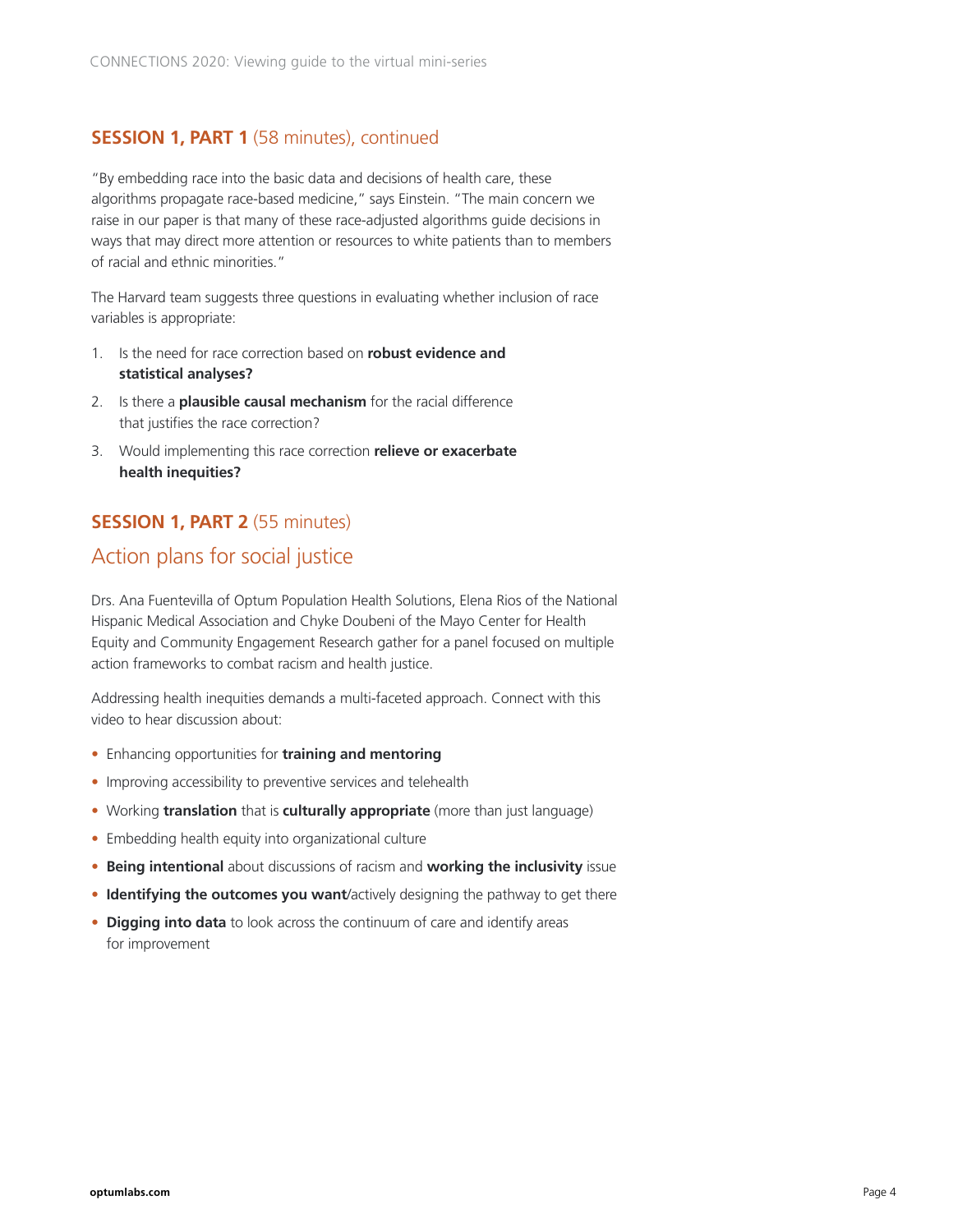### **November 2020** Integrated behavioral health

#### **SESSION 2, PART 1 (58 minutes)**

#### Keynote: Integrating behavioral health to drive the quadruple aim

As a psychiatrist, Jurgen Unützer of University of Washington School of Medicine began to wonder whether we should be integrating behavioral health services with general medical care more than 20 years ago. He and his team then proceeded to work to develop many approaches and research their effectiveness.

Unützer sets the stage around the need for mental health care in the U.S. with a few stats: "About 25% of all **health-related disability** is caused by mental health and substance abuse conditions. This causes five times more health-related disability than diabetes or heart disease and that's 15 times more disability than is caused by cancer."

For many, the early onset of mental health issues is a big factor in producing a large cumulative burden over individual lifetimes. Only one out of five people with a diagnosable condition see a mental health practitioner in a year; about 40% will be treated in primary care. We have **large access and capacity issues** in serving the needs of patients.

But there are solutions, some of which have emerged very recently. "I think through the pandemic, we've all learned about: how easy it really is to put mental health professionals into pretty much anywhere you have **internet access;** the other strategies involved; and partnering people with technology," says Unützer. He also cites years of success though better partnering in a "systematic organized way" with primary care through **collaborative care models.** Brief, evidence-based psychotherapy interventions for common mental health conditions work well in these collaborative peer models with telehealth and mobile as part of the solution. Working more effectively upstream of serious mental illness is key as well.

#### View session 2 video:

Session **02**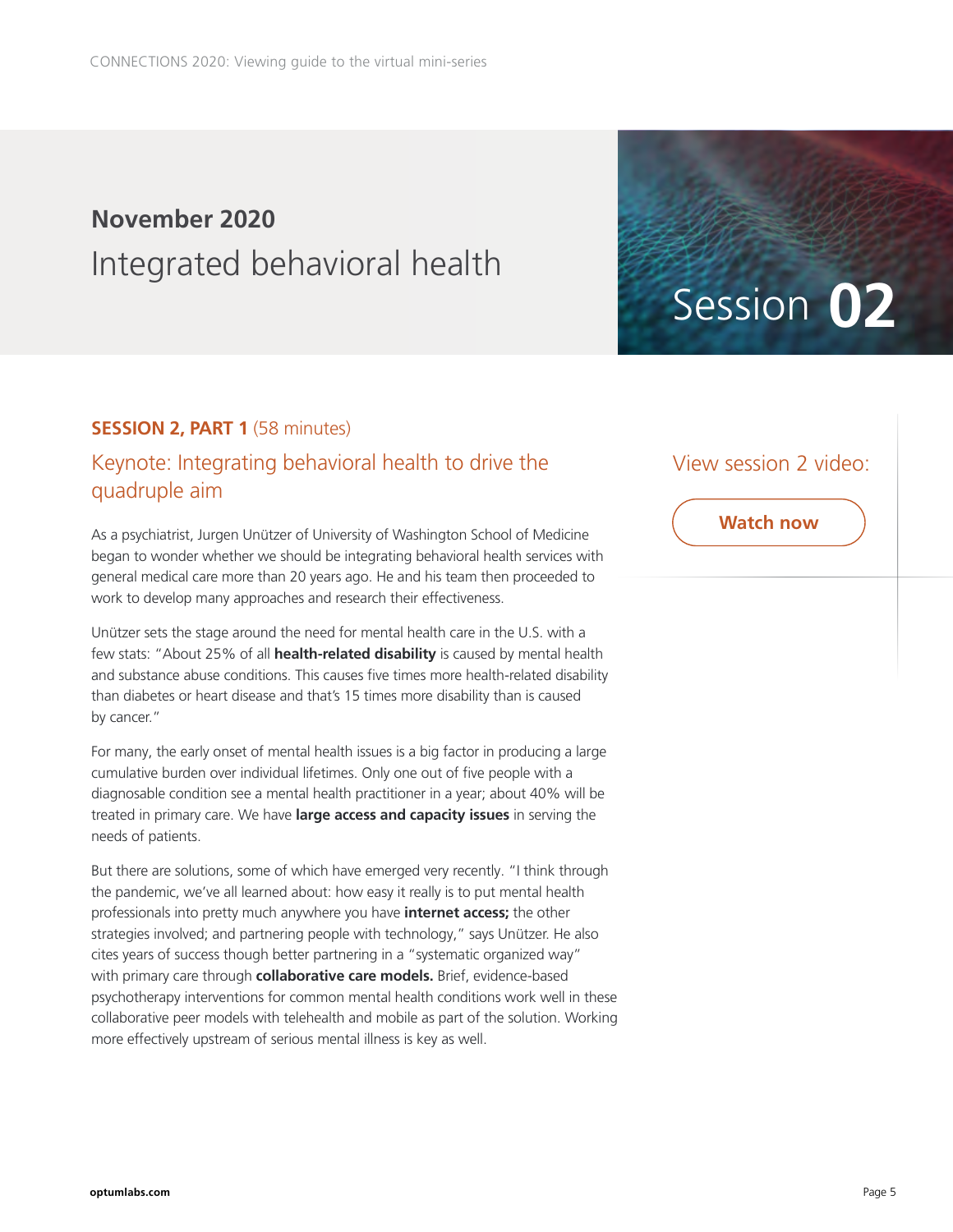#### **SESSION 2, PART 1** (58 minutes), continued

Collaborative care model, Seattle and King County Public Health, study of 2,500 women in community health clinics



Among maternal population (African American, Asian, Latino and White) with baseline PHQ9>=10 (n=653)

#### Keynote: Top issues in behavioral health and general health integration

Harold Pincus of Columbia University and the NY State Psychiatric Institute works the health policy and system issues associated with behavioral health integration. He discusses the cohesion we need to enable integrated behavioral health. **"The bottom line is we have to eliminate this mind/body duality, and really think coherently and, from an integrated care perspective, at a practice level and at a policy level."** 

Pincus poses a set of **big questions** about planning for and operationalizing integrated behavioral health which he then goes on to answer in his talk.

- 1. Why the behavioral health/ general health interface?
- 2. Why not? What are key barriers?
- 3. Who are the integrators?
- 4. How is measurement-based care core to clinical quality?
- 5. How is shared accountability a core concept?
- 6. How do we build integrated quality measurement capacity?
- 7. How do we apply multi-level strategies?

#### How are providers connected?

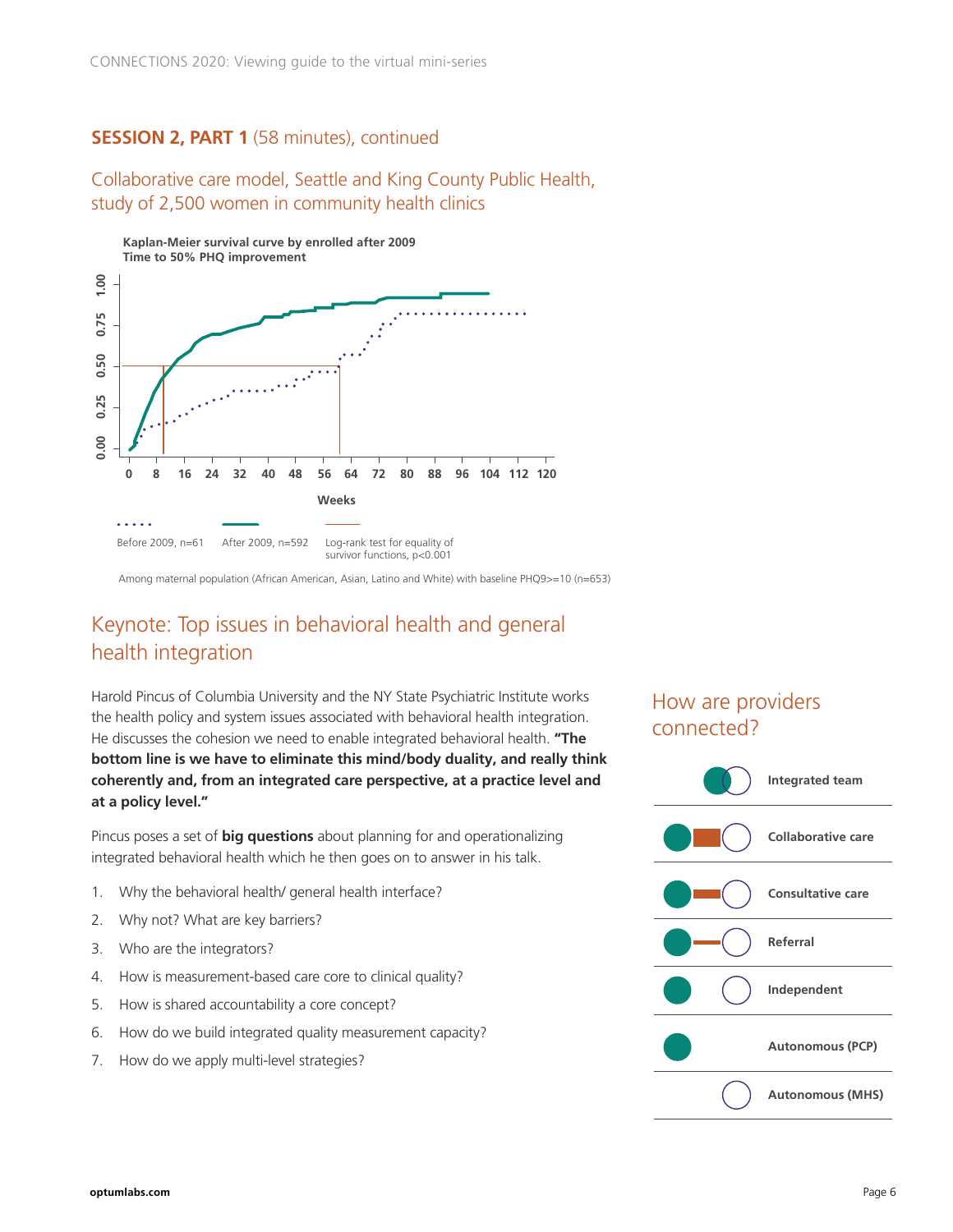#### Talk: A comprehensive behavioral health solution

We now see reports that **one in three people are now experiencing depression and anxiety** and there's a lot more substance abuse and substance misuse, a situation that has been exacerbated by the pandemic. Recently we've moved from lots of people googling for "mental health near me" to searches for "virtual mental health." Reena Pande, cardiologist and chief medical officer at AbleTo, describes a suite of solutions tailored to patient needs. **"Mental health is not one thing,"** says Pande. We need **hybrid models** that balance technology and people. Digital solutions or digital plus cognitive behavioral therapy (CBT) delivered through an app that may be supported by a coach in the background are emerging as an important part of the treatment toolkit. Many with more complex needs benefit from regular clinician and coach-suppported CBT delivered via phone and video.

#### **SESSION 2, PART 2** (55 minutes)

#### Integrated behavioral health panel

This five person panel of psychiatrists, psychologists and an emergency medicine physician covers a range of relevant topics around making behavioral health integration work. The panel includes Martin Rosenzweig, Optum Behavioral Health, Sam Nordberg, Reliant Medical Group, Charlotte Yeh, AARP Services Inc., Katherine Knutson, Optum Behavioral Care and David Mohr, Feinberg School of Medicine, Northwestern. Connect with the panel to hear about:

- Moving beyond the behavioral health cast that mostly occurs in inefficient settings
- Primary care embedded **mental health triage partners as the lynch-pin** and gateway to the integrated model
- Creating a **digital front door** to provide access to a digital mall for patients and escalating to clinicians as needed
- Reducing the focus on deficits and building on the **power of resiliency**
- People, purpose and possibilities and the **positivity** that can come with aging
- Collaborative care models in primary care and value-based contracts
- Digital solutions that **"fit into the fabric of people's lives"**
- Focusing on **micro-interventions** that can be used quickly and simply
- Increasing **engagement** by including the human being behind the app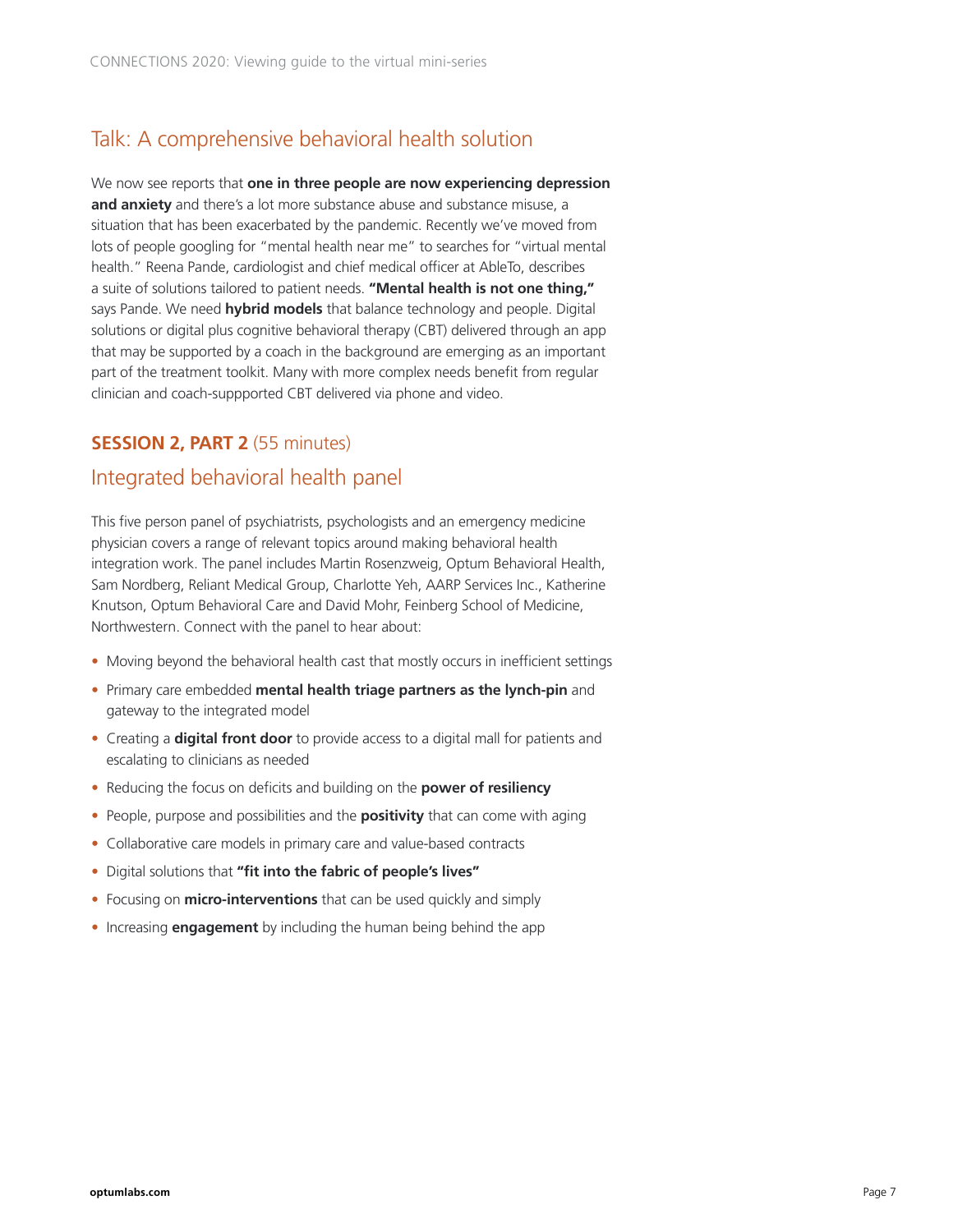### **November 2020** Virtual ideas exchange — OptumLabs project showcase Session 03

#### **SESSION 3** (100 minutes)

In our Virtual Ideas Exchange (VIE), seven researchers from OptumLabs partner organizations showcase their **novel and high-value use of OptumLabs data.** Each tells the story of how the data is helping generate new actionable evidence and insight to help improve the health care system.

1. Josh Fenton from UC Davis shares his research on opioid dose tapering among long-term users. Dose tapering has increased over the past several years. It is challenging in certain circumstances and can be associated with increased risk of overdose and mental health crises as well as reduced adherence to medications for chronic diseases.

#### Age- and sex-standardized rates of dose tapering among patients using long-term opioid therapy by baseline dose, 2008–2017



Baseline dose in morphine milligram equivalents (MME)

#### View session 3 video: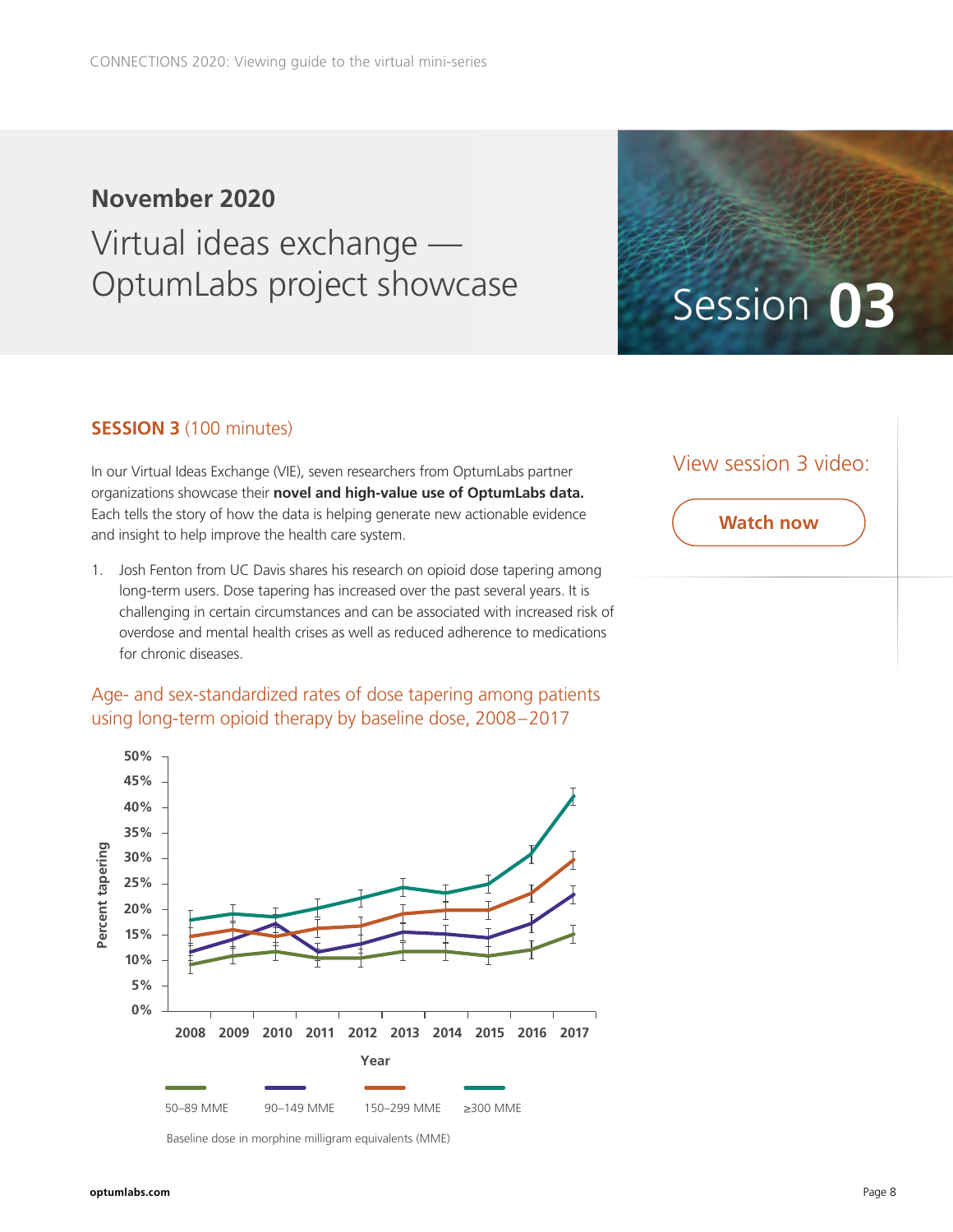#### **SESSION 3** (100 minutes), continued

- 2. Che Ngufor from Mayo Clinic shows how his team is using OptumLabs data to characterize medical travel behavior to identify complex and seriously ill patients who "wander" in the healthcare system in what they characterize as **"diagnostic odysseys."** This research is aimed at identifying predictors of these complex care situations that can drive earlier interventions to improve care pathways.
- 3. Mariana Arcaya at MIT shares her analytic approach to understanding the **health selective migration, shocks and neighborhood effects** in an effort to understand reciprocal relations between health and place.



#### The healthiest leave their neighborhood

4. David Jiang from Mayo Clinic shares insights into his early-stage project looking at the **distribution of costs among those in the 80th to 95th percentile of medical spend** and demonstrates how OptumLabs data is uniquely suited to answer his questions.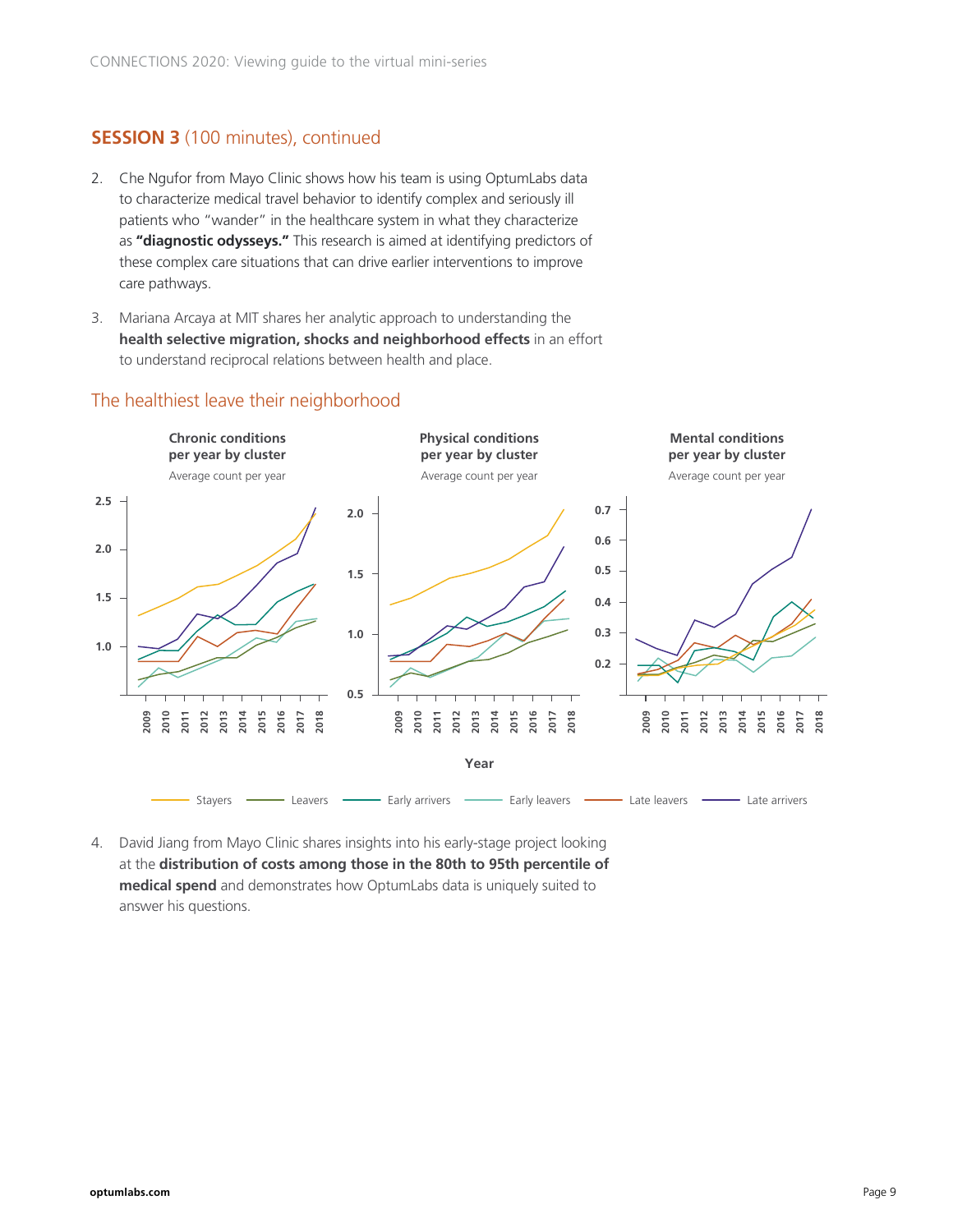#### **SESSION 3** (100 minutes), continued

5. Kellan Baker from Johns Hopkins talks about his research exploring what OptumLabs data can tell us about **transgender health,** including differences in health care needs, cost and use between transgender and cisgender enrollees and the mediating role of social needs and minority stressors in driving these differences.



#### Prevalence of minority stressors in ICD-9 and ICD-10 codes

- 6. Glenn Yiu from UC Davis discusses the opportunities of **tele-ophthalmology** and his preliminary research using OptumLabs data to determine if its use can contribute to better clinical outcomes and/or value in eye care.
- 7. David Kim at Tufts Medical Center demonstrates how **patterns in low value health care utilization have shifted during the COVID-19 pandemic,** citing opportunities to consider approaches to preventing a resurgence in the use of low value care post-COVID.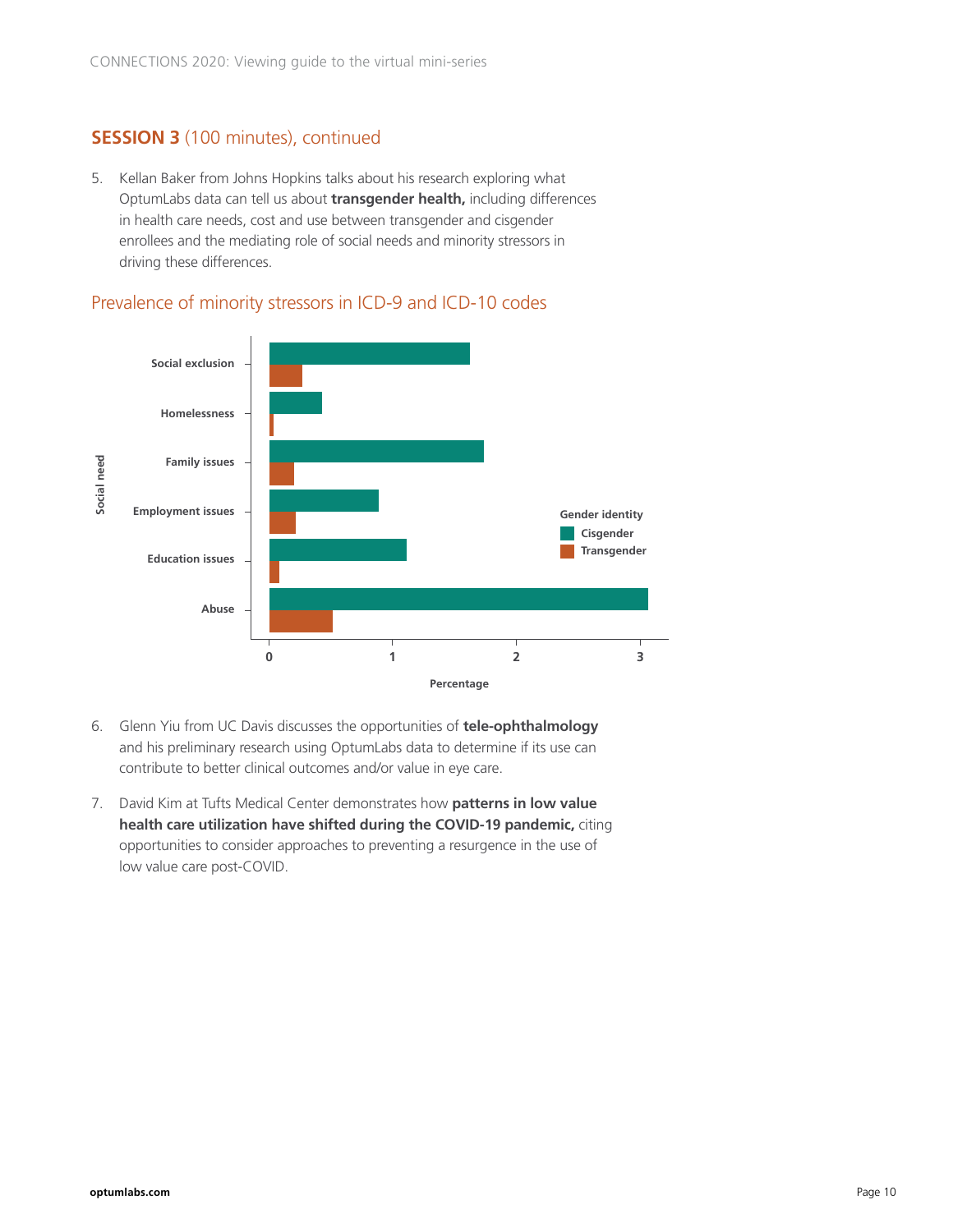### **November 2020** Living better through health in the home Session 04

#### **SESSION 4, PART 1 (58 minutes)**

### Keynote: Enabling health at home — History and opportunity

Bruce Leff is a geriatrician and health services researcher at Johns Hopkins who has spent his entire career designing innovative models and delivering care to older adults focusing on **home and community-based funnels.** He speaks about three main aspects of interest in discussing this domain:

- 1. Recognizing the homebound population at risk
- 2. Enabling a spectrum of home-based services through what can largely be **"good disruption"**
- 3. Bringing it together as a continuum of services

The number of homebound in the U.S. has reached 7.5 million people or 20% of the Medicare population. This population includes those who are completely homebound or mostly home-limited who occasionally get out with the assistance of others. Most self-score their own health as "poor" or "fair" and have significant functional impairments, low social capital and are more likely to have depression and dementia.

Leff outlines the **changing spectrum of care,** including bringing the hospital to home for the most acute situations. The care map is being disrupted in many ways including personal "formal care services plus" that can be ordered Uber-style and subject to surge pricing. We are also seeing an emphasis on functionally-focused brief interventions with nurses, occupational therapists and handymen that can bring 10:1 returns. Many other innovations are emerging.

#### View session 4 video: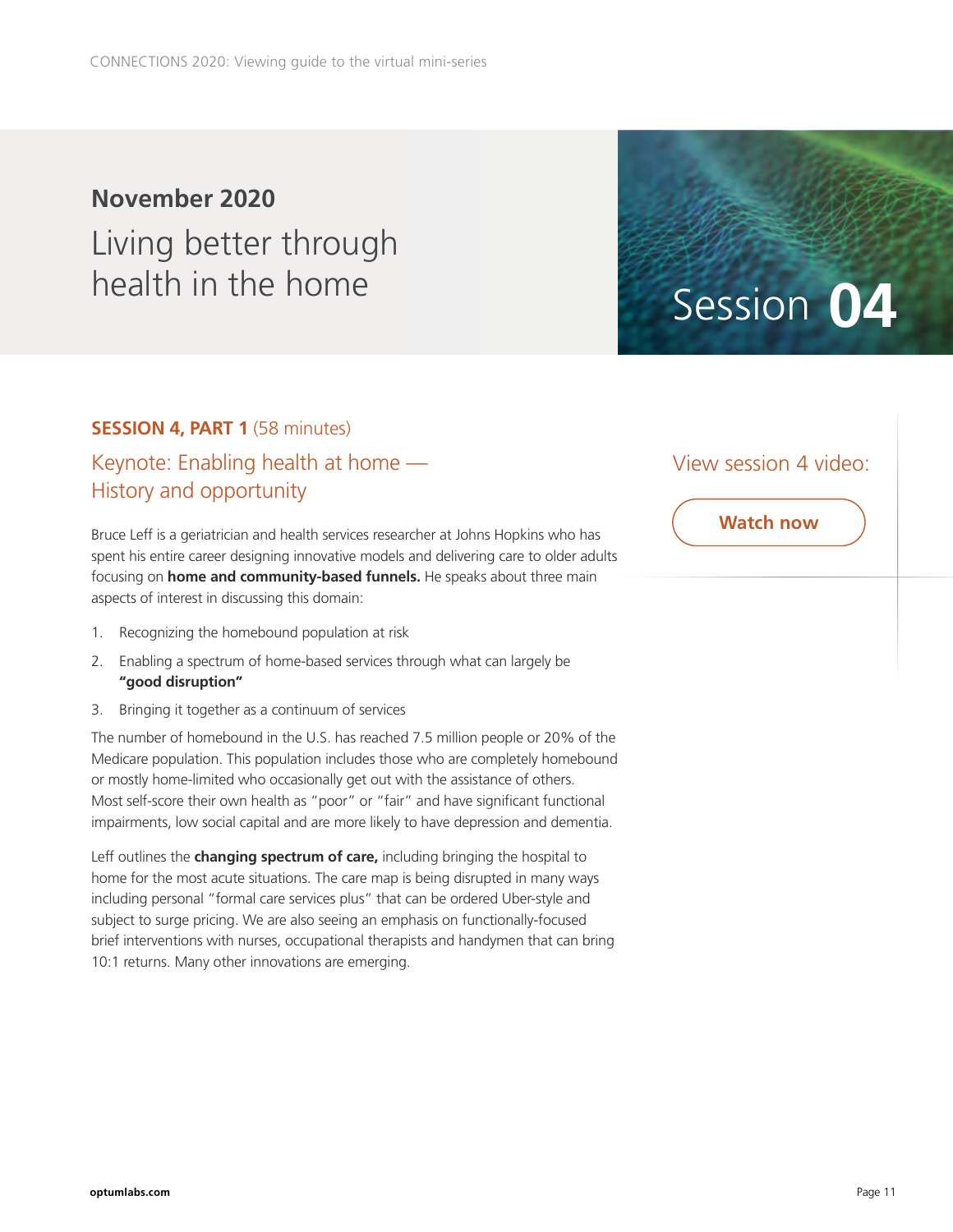#### **SESSION 4, PART 1** (58 minutes), continued

#### The field is expanding and being disrupted



Leff uses the metaphor of the **backward bicycle** which makes change especially hard when things are so hardwired. Leadership and the embrace of cultural change are key to enable the emergence of the full continuum. The supply chain needs perfecting. AI needs to help deliver the most important signals to providers at the right time. **"We need dynamic assessment and recalibration of targeting to be able to track changes in status and enable better service delivery."** 

#### Keynote: Health in the home

Steve Ommen, a cardiologist, leads the Center for Connected Care at Mayo Clinic which was formed eight years ago to **"meet patients where they are"** to help facilitate **active participation by patients** in their own care. It involves combining synchronous, asynchronous, remote monitoring and m-health elements.

In designing new connected care models, providers often want to start with conducting more on-demand, real-time video telemedicine, says Ommen. But COVID has taught us there are **lower-touch,** less complicated methods for connecting with patients. Innovations like **interactive care plans** delivered through a mobile phone, EHR portal help with symptom checking and new applications of **remote monitoring** for patients who are COVID-positive have all demonstrated early success.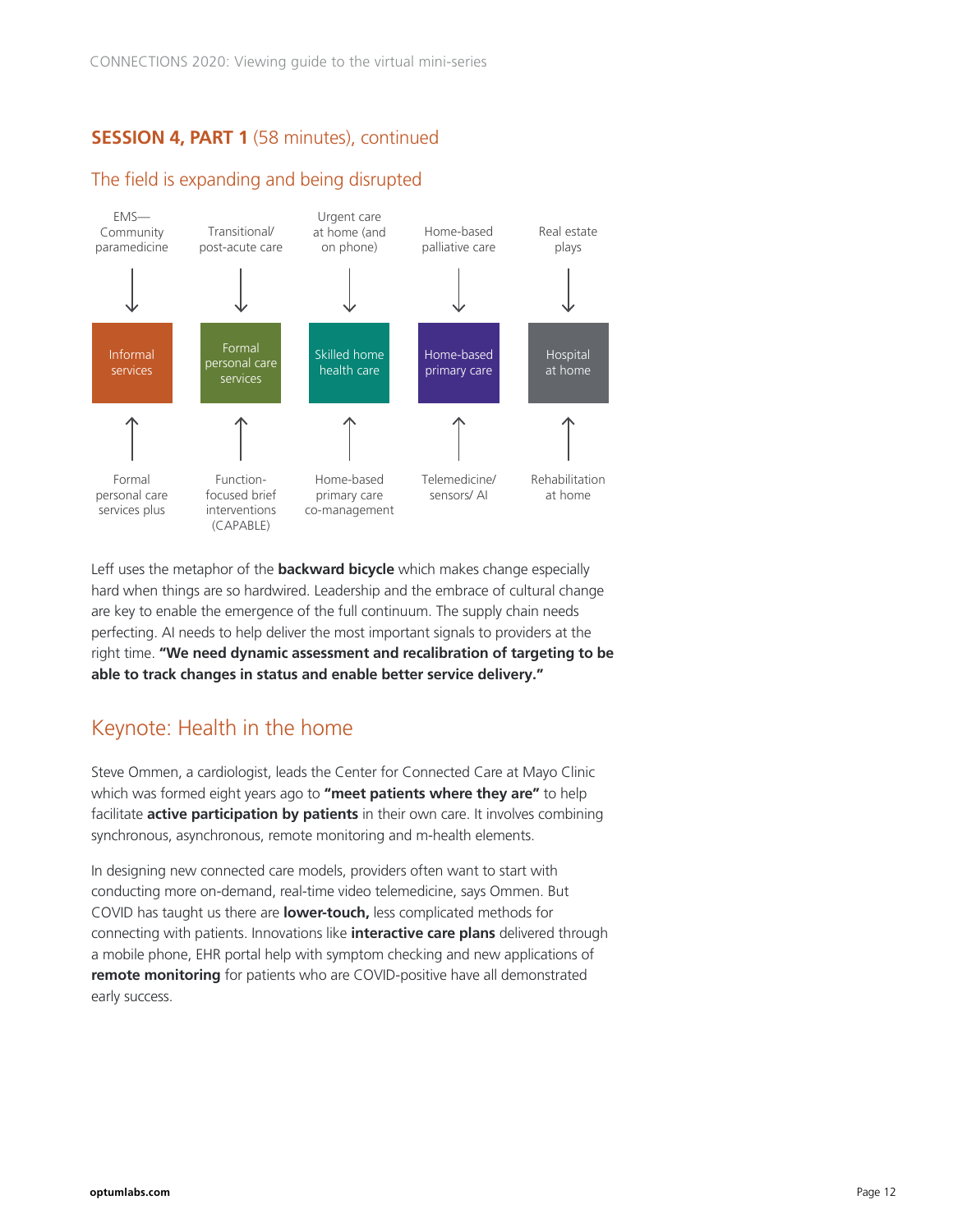#### **SESSION 4, PART 1** (58 minutes), continued

Mayo Clinic **configured existing technologies** to meet the COVID demand in a multitude of ways. They're now seeing more and more clinical departments define use cases for remote monitoring for unique subsets of patients, as care continues to move to more connected models.



#### Talk: Change management and scaling digital health

Sonia Samagh leads the Digital Acceleration Team for Optum and is a practicing hospitalist. She tells the story of onboarding 10,500 OptumCare physicians to deliver telehealth in the first two months of the COVID pandemic via a **digitally enabled care service,** not just tech. It initially involved activating multiple telehealth vendors in many geographies and evolving toward a set of preferred vendors to scale using a set of **guiding principles.**

#### Optum Virtual Care builds on lessons learned

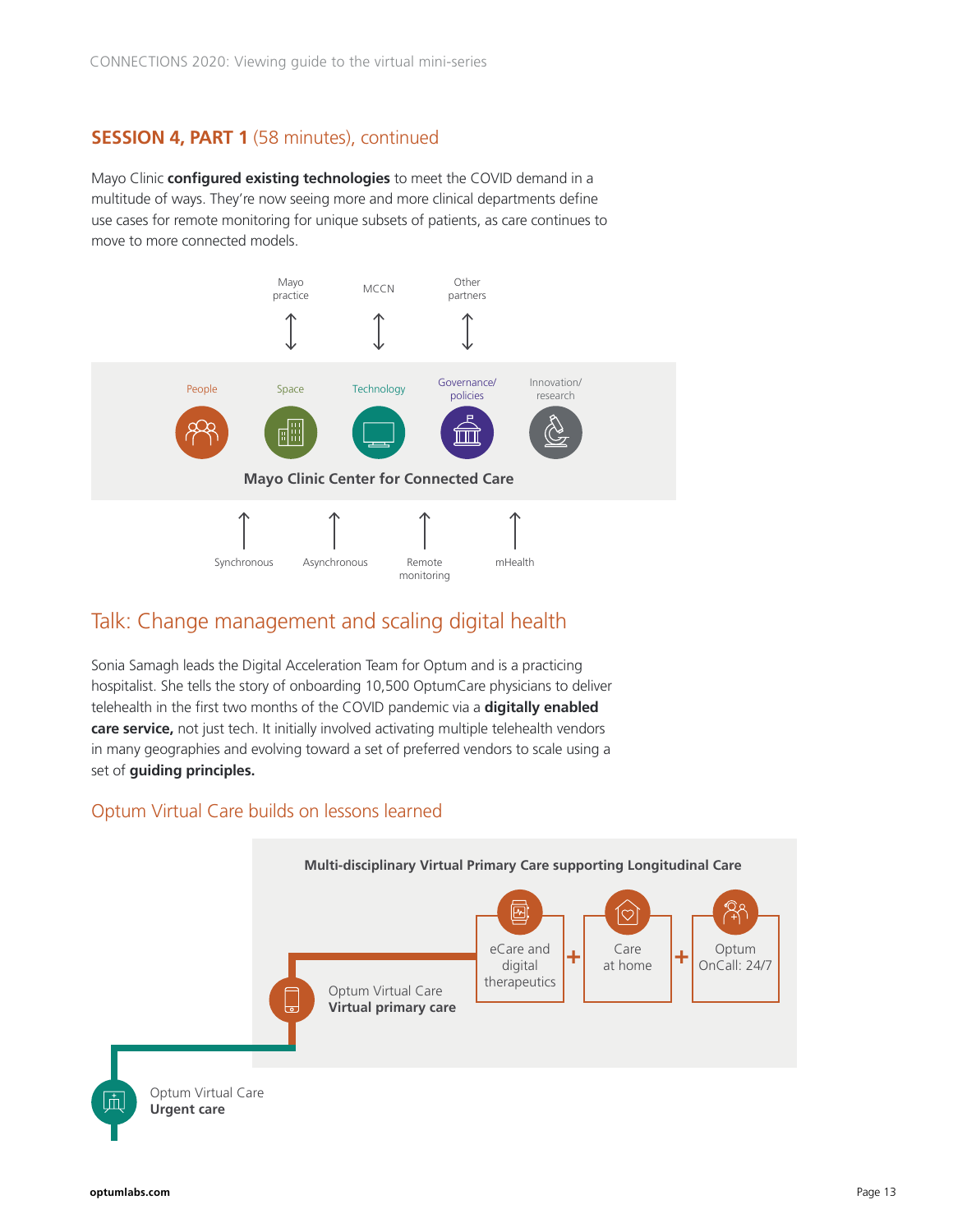#### **SESSION 4, PART 1** (58 minutes), continued

A center of excellence has emerged. Nearly 1.3 million video visits have been enabled through 15,000 providers, **matching capabilities to what local care delivery organizations wanted.** The broad solution spans urgent care and scheduled video visits with PCPs, specialists and hospitalists/SNF-ists through remote patient monitoring, virtual care management and symptom checkers, messaging and triage tools.

#### **SESSION 4, PART 2** (55 minutes)

#### The telemedicine explosion panel

The COVID-19 pandemic has catalyzed the telemedicine movement in many new and **high-response** ways. A panel of experts pushing the possibilities of telemedicine from their vantage points on behalf of the Native American population, an integrated health system in NYC, Optum and national quality measurement standards discuss the opportunity and far-reaching impacts in front of us. Key themes from Mitch Thornbrugh of the Indian Health Service, Brendan Carr of Mount Sinai, Kristi Henderson of Optum and Peggy O'Kane of NCQA include:

- Thinking of **telehealth as health care**
- A **digitally-enabled care ecosystem**
- Sorting people as early as possible through **forward triage**
- How do we embed these tools in our clinical delivery system and **redesign the models of care?**
- What's the **new baseline?** What should it look like a year from now?
- **Telehealth via telephone**-only in rural America
- **Long tail or regression back** to the way we had been delivering care?
- Telemedicine as a **solution for clinician burnout**
- Care team **redesign for the digital journey**
- **Coordination of care** in the new ecosystem
- **Rethinking data capture** and documentation and serving up what's actionable that's coming from surveillance
- Nimble **interfaces** to enable the follow-up labs and imaging
- **Decision making that is iterative** and responsive to the timing of access to information
- Eliminating barriers across state lines
- **Health resource stewardship**
- **Adapting quality measures** (HEDIS) for telemedicine models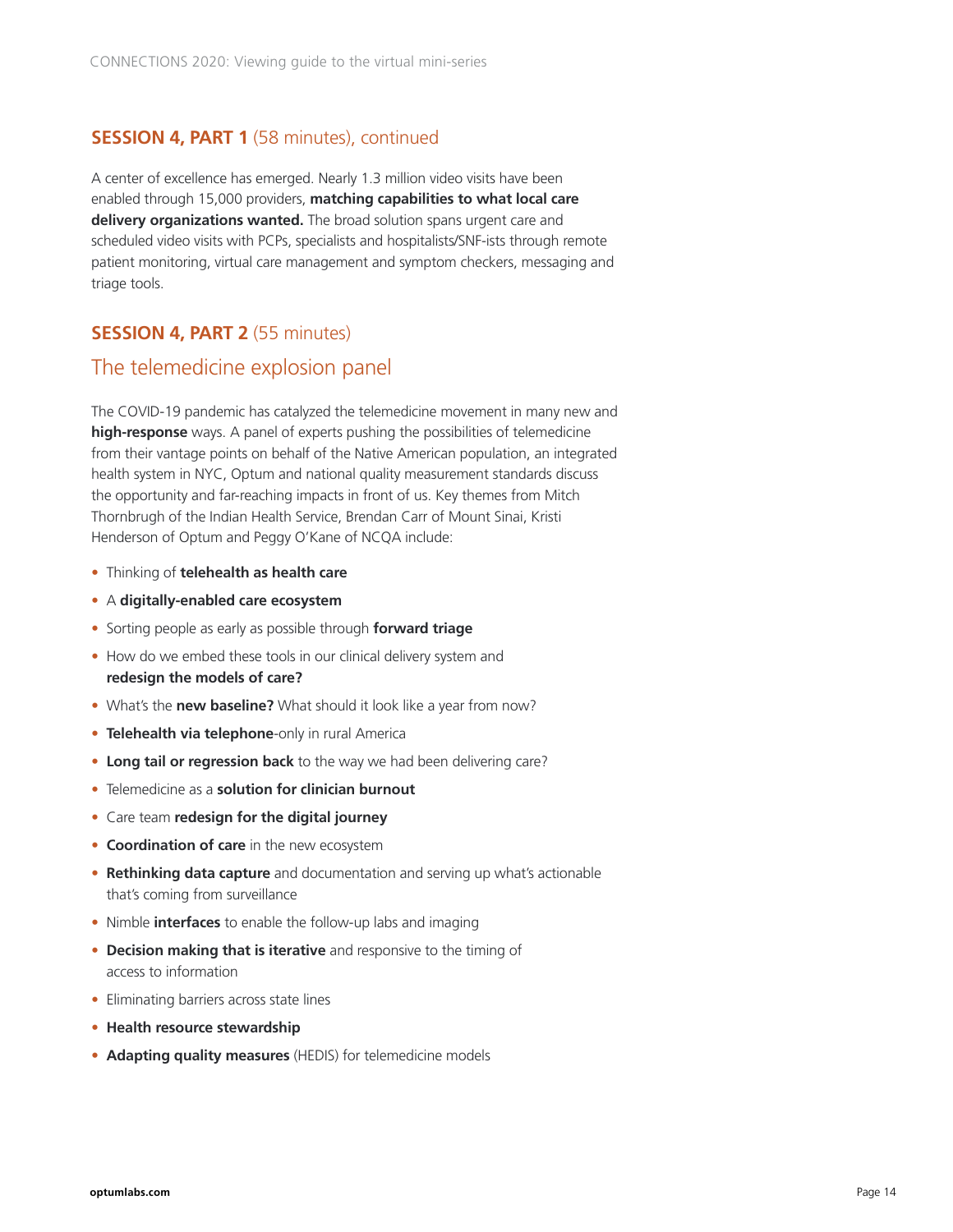### **December 2020** Kidney disease innovation

#### **SESSION 5, PART 1 (58 minutes)**

#### Keynote: Kidney disease now

Chronic Kidney Disease (CKD) is a "quiet disease" that is highly prevalent in the U.S. population, affecting 37 million people. It is unrecognized 90% of the time. Half of those approaching End Stage Renal Disease (ESRD) don't know they have kidney disease. CKD is a **disease-multiplier** that makes underlying co-morbid conditions more costly. In fact, **one in four Medicare dollars** are spent on patients who have CKD.

Sharon Pearce, policy spokesperson for The National Kidney Foundation (NKF), cites 2019's Advancing American Kidney Health Initiative as one of the only diseasespecific executive orders that has ever been put in place. Considerable work is being done to support **better standardized management of kidney disease in primary care** and co-management of the disease between PCPs and nephrologists to slow its progression.

Other parts of the initiative are focused on reducing the risk of kidney failure, **improving access to treatment options for those with late stage disease** including pre-emptive transplants and home-based dialysis. We're seeing new models of care **encouraging movement from in-center dialysis** that include incentive payments and proposed reforms in organ procurement and support for increasing living donors.

*Are you the 33%?* is NKF's new multi-media communications campaign with HHS and the American Society of Nephrology aimed at increasing public awareness of kidney disease.

#### View session video:

Session **05**



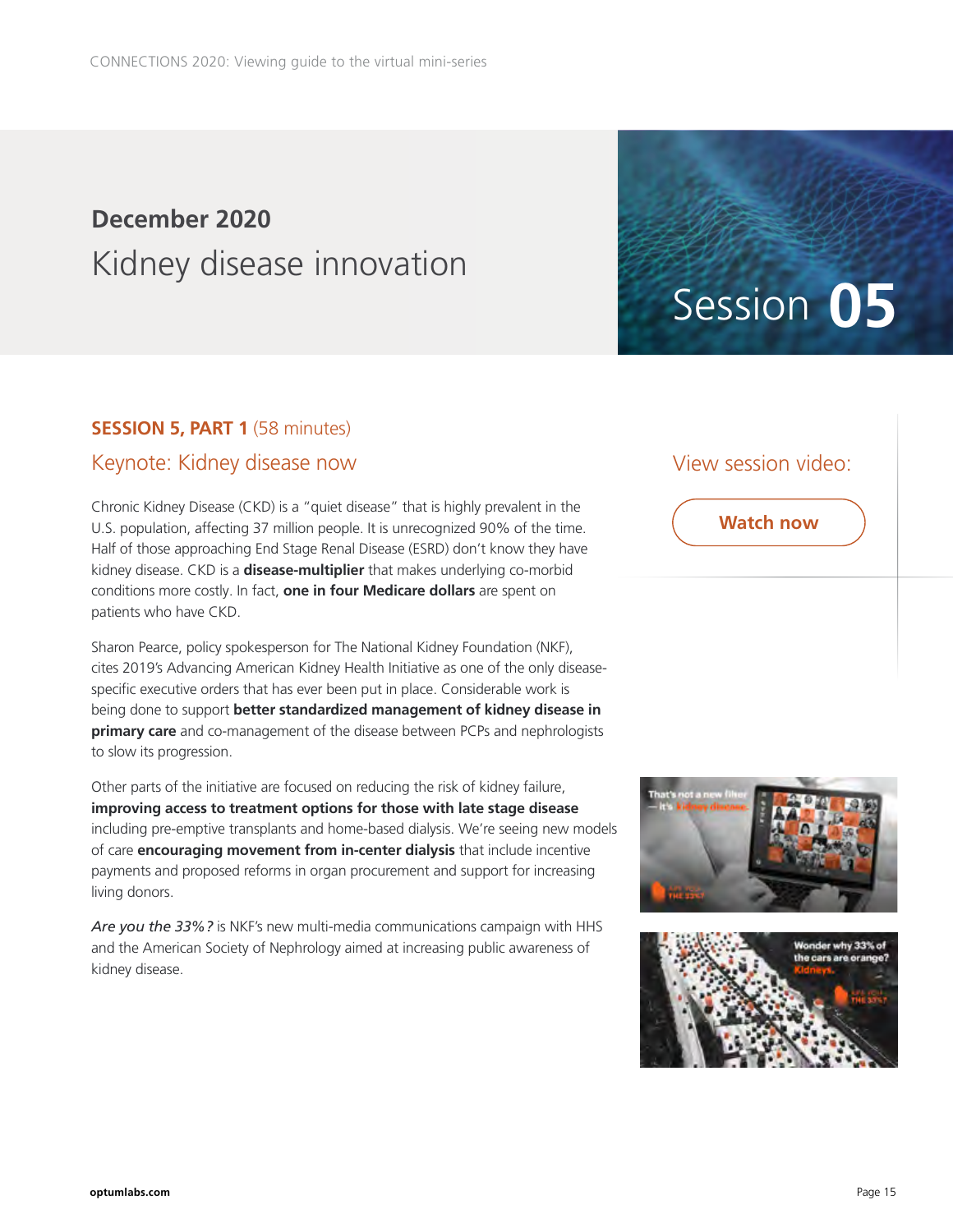#### **SESSION 5, PART 1** (58 minutes), continued

#### Keynote: CKD population health gaps and priorities

Research over the past several years has brought us much further in understanding what's important in the management of kidney disease. Consumers can take action to [discover their personal risk for kidney disease](https://www.kidney.org/phi/form?version=awareness) using a simple survey tool—risks may include high blood pressure, diabetes, obesity and family history. Kerry Willis, Chief Scientific Officer for NKF speaks about how **"CKD is becoming increasingly modifiable"** highlighting new drug therapies being applied to kidney disease (SGLT-2 inhibitors, Finerenone) and multi-disciplinary care models that include dieticians, pharmacists and nephrologist working together.

NKF, in collaboration with others, is developing a national registry of kidney patients and has also worked to develop risk stratification methods to support the development of care plans for people in various stages of the disease. Increasing rates of detection are key and NKF is working with Johns Hopkins on algorithms for albumaria measurement in clinical practices and methods to incorporate risk predicting into EMRs. Much work remains to reduce gaps in care and better bridge patients to appropriate services.

#### Talk: End stage renal disease in the Medicare Advantage population

The 21st Century Cures Act will increase the options for patients with ESRD, enabling all to enroll in Medicare Advantage (MA) Plans effective Jan. 1, 2021. For Jay Agarwal, a nephrologist at NAMM, an OptumCare practice in California, this represents **new opportunities to support ESRD patients** with models of care that his practice has evaluated involving **multidisciplinary care plans orchestrated by nephrologists,** not just in the dialysis center but also holistically.



Results show more patients on dialysis being treated in the home and reductions in inpatient admissions and readmissions. Brian Phillips, Optum consultant, cites limits on out-of-pocket spending and improvements in transportation benefits for most MA beneficiaries as key factors that will motivate movement to MA plans.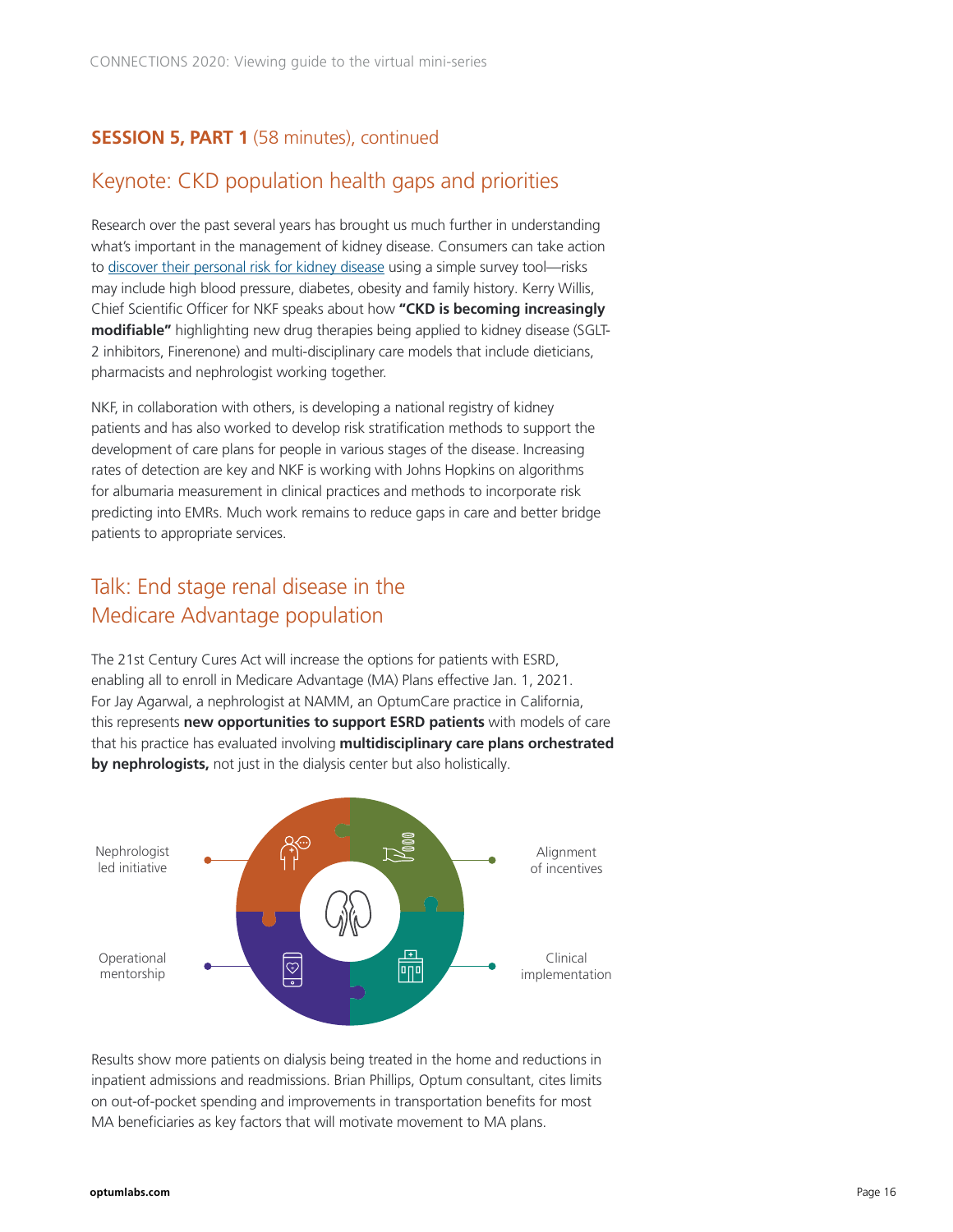#### **SESSION 5, PART 2** (55 minutes), continued

#### Kidney disease research panel

OptumLabs has hosted a CKD Research Collaborative aimed at driving opportunities in identifying, managing and paying for kidney health. Stephan Dunning leads this initiative and speaks about the many projects across the kidney care continuum and OptumLabs partners involved in this effort. Three of these projects are discussed by the research panelists in this section of our Kidney Innovation program.

Amar Desai, president of OptumCare California and nephrologist, moderates the research panel and the accompanying Q&A.

#### OptumLabs is working with partners to improve kidney disease identification and drive translation opportunities. Optimizing screening and monitoring will capture the right data to drive improvements in CKD care.

| <b>Improve identification</b><br>of risk factors       | • Identify undiagnosed patients at risk for late-stage CKD<br>• Help focus screening resources                          |
|--------------------------------------------------------|-------------------------------------------------------------------------------------------------------------------------|
| Improve collection of<br>critical biomarkers           | • Implement annual CKD screening and monitoring<br>• Implement systems for complete lab data capture                    |
| Use biomarkers to identify<br>disease and predict risk | • Use CKD (eGFR and uACR) lab results to generate risk scores for CKD progression<br>and cardiovascular risk prediction |
| <b>Define a holistic</b><br>quality strategy           | • Define KPIs for optimal CKD care<br>• Calculate baseline KPIs and use for quality improvement                         |
| <b>Enroll high-risk members</b><br>in care management  | • Focus care management at highest need members to mitigate disease progression,<br>CVD events, and reduce TCOC         |

#### Unrecognized progression to late stage CKD/ESRD

OptumLabs is working with NKF and Optum on a project that aims to identify the **predictors of late stage disease to assist in intervening early to slow progression.** Using both machine learning and the literature to inform an approach to competing risk analysis, Donna Spencer, senior scientist at OptumLabs, describes the project and early results.

#### Kidney health evaluation for people with diabetes

Dan Roman, director at National Committee for Quality Assurance, discusses the **need to improve primary detection and management of kidney disease** to decrease cardiovascular complications and reduce irreversible damage including kidney failure among those with diabetes. In collaboration with NKF, **a new kidney health evaluation measure** has been introduced as a HEDIS metric beginning this year.